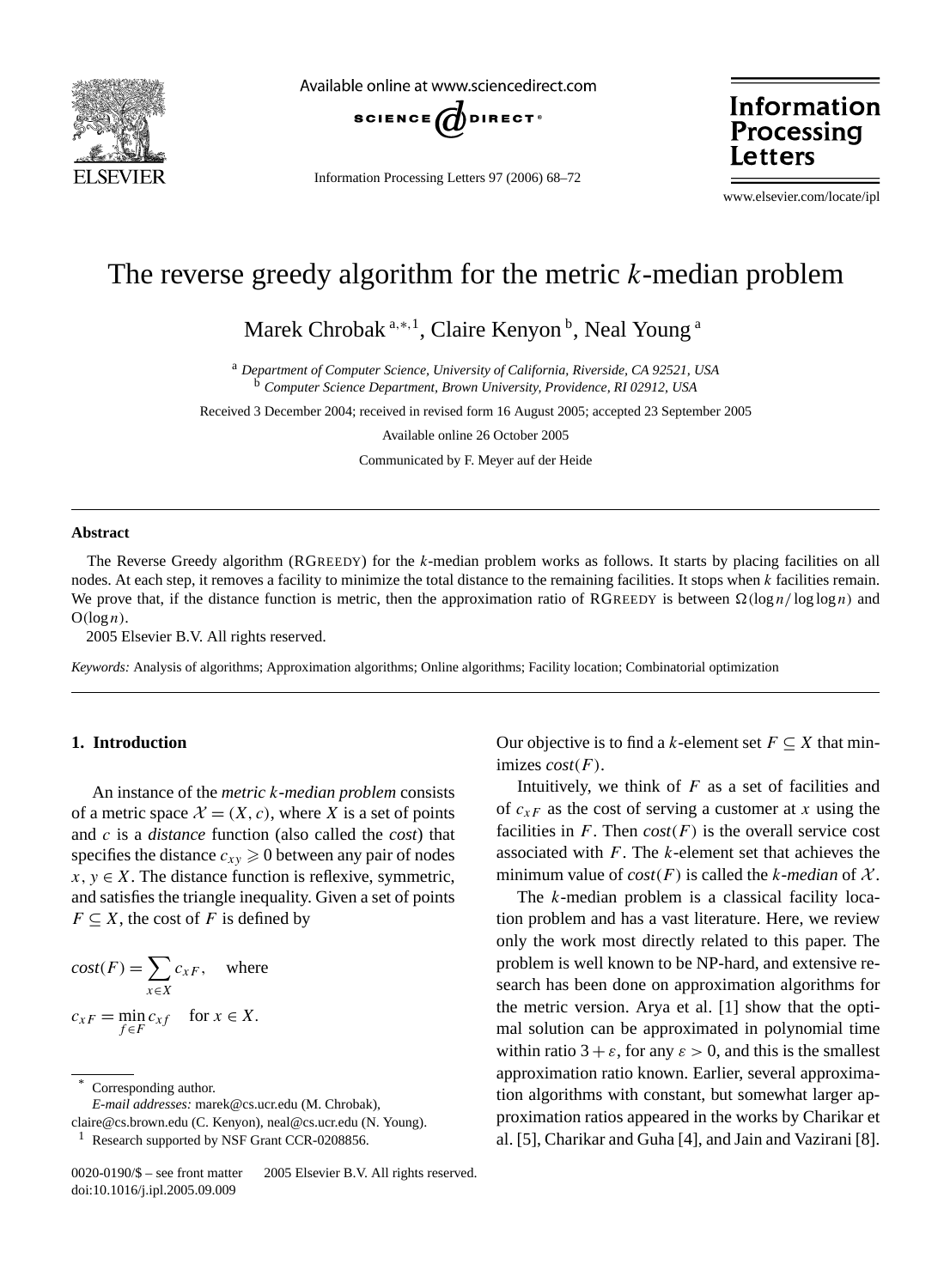Jain et al. [7] show a lower bound of  $1 + 2/e$  on the approximation ratio for this problem (assuming  $P \neq NP$ ).

In the *oblivious* version of the *k*-median problem, first studied by Mettu and Plaxton [9], the algorithm is not given *k* in advance. Instead, requests for additional facilities arrive over time. When a request arrives, a new facility must be added to the existing set. In other words, the algorithm computes a nested sequence of facility sets  $F_1 \subset F_2 \subset \cdots \subset F_n$ , where  $|F_k| = k$  for all *k*. This problem is called *online* median in [9], *incremental* median in [10], and the analog version for clustering is called *oblivious* clustering in [2,3]. The algorithm presented by Mettu and Plaxton [9] guarantees that  $cost(F_k)$  approximates the optimal *k*-median cost within a constant factor (independent of *k*). They also show that in this oblivious setting no algorithm can achieve approximation ratio better than  $2 - \frac{2}{n-1}$ .

The naive approach to the median problem is to use the greedy algorithm: Start with  $F_0 = \emptyset$ , and at each step  $k = 1, ..., n$ , let  $F_k = F_{k-1} \cup \{f_k\}$ , where  $f_k \in X F_{k-1}$  is chosen so that *cost*( $F_k$ ) is minimized. Clearly, this is an oblivious algorithm. It is not difficult to show, however, that its approximation ratio is  $\Omega(n)$ .

**Reverse greedy.** Amos Fiat [6] proposed the following alternative idea. Instead of starting with the empty set and adding facilities, start with all nodes being facilities and remove them one by one in a greedy fashion. More formally, Algorithm RGREEDY works as follows: Initially, let  $R_n = X$ . At step  $k = n, n - 1, \ldots, 2$ , let  $R_{k-1} = R_k - \{r_k\}$ , where  $r_k \in R_k$  is chosen so that  $cost(R_{k-1})$  is minimized. For the purpose of oblivious computation, the sequence of facilities could be precomputed and then produced in order  $(r_1, r_2, \ldots, r_n)$ .

Fiat [6] asked whether RGREEDY is an O*(*1*)*-approximation algorithm for the metric *k*-median problem. In this note we present a nearly tight analysis of RGREEDY by showing that its approximation ratio is between  $\Omega(\log n / \log \log n)$  and  $O(\log n)$ . Thus, although its ratio is not constant, RGREEDY performs much better than the forward greedy algorithm.

#### **2. The upper bound**

One crucial step of the upper bound is captured by the following lemma, that was independently discovered by Jain and Vazirani, see [8].

**Lemma 2.1.** *Consider two subsets R and M of X. Denote by Q the set of facilities in R that serve M, that is, a minimal subset of R such that*  $c_{\mu}$  $\partial = c_{\mu}$ *R for all*  $\mu \in M$ *. Then for every*  $x \in X$  *we have*  $c_{xQ} \leqslant 2c_{xM} + c_{xR}$ *.* 

**Proof.** For any  $x \in X$ , choose  $r \in R$  and  $\mu \in M$  that serve *x* in *R* and *M*, respectively. In other words,  $c_{xR}$  =  $c_{xr}$  and  $c_{xM} = c_{x\mu}$ . We have  $c_{\mu r} \geq c_{\mu Q}$ , by the definition of *Q*. Thus  $c_{xQ} \leqslant c_{x\mu} + c_{\mu Q} \leqslant c_{x\mu} + c_{\mu r} \leqslant$  $2c_{x\mu} + c_{xr} = 2c_{x\mu} + c_{xR}$ .  $\Box$ 

Now, fix *k* and let *M* be the optimal *k*-median of  $X$ . Consider a step *j* of RGREEDY (when we remove *rj* from  $R_j$  to obtain  $R_{j-1}$ ), for  $j > k$ . Denote by  $Q$  the set of facilities in  $R_i$  that serve  $M$ . We estimate first the incremental cost in step *j* :

$$
cost(R_{j-1}) - cost(R_j)
$$
  
\$\leq\$ min<sub>r∈R\_j\setminus Q</sub> cost(R\_j \setminus \{r\}) - cost(R\_j) \qquad (1)

$$
\leqslant \frac{1}{|R_j \setminus Q|} \sum_{r \in R_j \setminus Q} \left[ cost\big(R_j \setminus \{r\}\big) - cost(R_j) \right] \quad (2)
$$

$$
\leqslant \frac{1}{j-k} \sum_{r \in R_j \setminus Q} \left[ cost(R_j \setminus \{r\}) - cost(R_j) \right] \tag{3}
$$

$$
\leqslant \frac{1}{j-k} \big[ cost(Q) - cost(R_j) \big] \tag{4}
$$

$$
\leqslant \frac{2}{j-k} cost(M). \tag{5}
$$

The first inequality follows from the definition of  $R_{j-1}$ , in the second one we estimate the minimum by the average, and the third one follows from  $|Q| \le k$ . We now justify the two remaining inequalities.

Inequality (4) is related to the super-modularity property of the cost function. We need to prove that

$$
\sum_{r \in R \setminus Q} [cost(R \setminus \{r\}) - cost(R)] \leq cost(Q) - cost(R),
$$

where  $R = R_i$ . To this end, we examine the contribution of each  $x \in X$  to both sides. The contribution of x to the right-hand side is exactly  $c_{xQ} - c_{xR}$ . On the left-hand side, the contribution of *x* is positive only if  $c_{xQ} > c_{xR}$ and, if this is so, then *x* contributes only to one term, namely the one for the  $r \in R \setminus Q$  that serves *x* in *R* (that is,  $c_{xr} = c_{xR}$ ). Further, this contribution cannot be greater than  $c_{xQ} - c_{xR}$  because  $Q \subseteq R \setminus \{r\}$ . (Note that we do not use here any special properties of *Q* and *R*. This inequality holds for any  $Q \subset R \subseteq X$ .)

Finally, to get (5), we apply Lemma 2.1 to the sets  $R = R_i$ , *M*, and *Q*, and sum over all  $x \in X$ .

We have thus proved that  $cost(R_{j-1}) - cost(R_j) \le$ 2 *<sup>j</sup>*−*<sup>k</sup> cost(M)*. Summing up over *j* = *n, n*−1*,...,k* +1, we obtain our upper bound.

**Theorem 2.2.** *The approximation ratio of Algorithm* RGREEDY *in metric spaces is at most*  $2H_{n-k} = O(\log n)$ *.*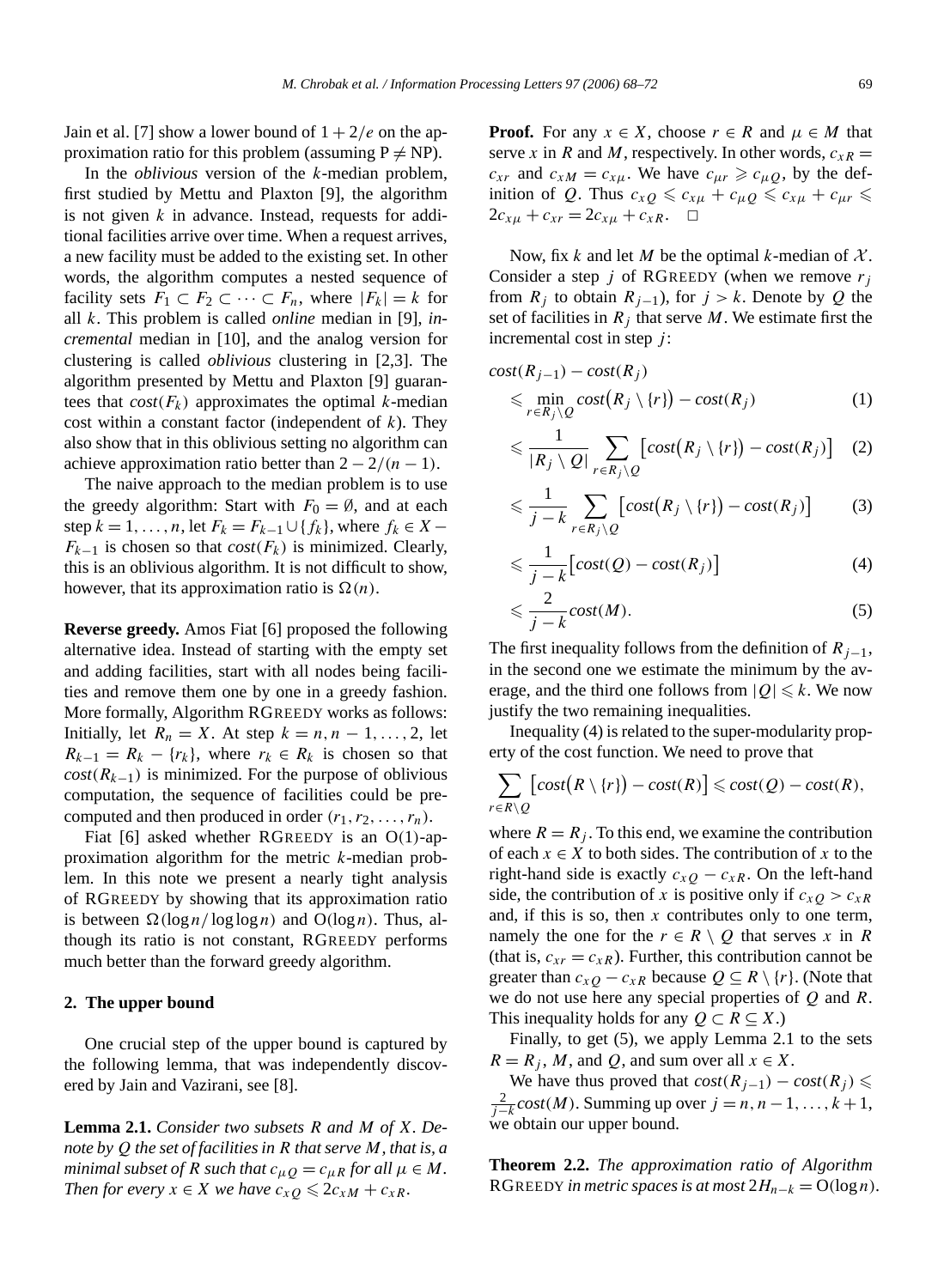# **3. The lower bound**

In this section we construct an *n*-point metric space  $\mathcal X$  where, for  $k = 1$ , the ratio between the cost of the RGREEDY's facility set and the optimal cost is  $\Omega(\log n / \log \log n)$ . (For general *k*, a lower bound of  $\Omega(\log(n/k)/\log\log(n/k))$  follows easily, by simply taking  $k$  copies of  $\mathcal{X}$ .)

To simplify presentation, we allow distances between different points in  $X$  to be 0. These distances can be changed to some appropriately small  $\varepsilon > 0$  without affecting the asymptotic ratio. Similarly, whenever convenient, we will break the ties in RGREEDY in our favor.

Let  $\hat{T}$  be a graph that consists of a tree  $T$  with root  $\rho$ and a node  $\mu$  connected to all leaves of  $T$ .  $T$  itself consists of *h* levels numbered 1*,* 2*,...,h*, with the leaves at level 1 and the root  $\rho$  at level *h*. Each node at level  $j > 1$  has  $(j + 1)^3$  children in level  $j - 1$ .

To construct  $\mathcal{X}$ , for each node  $\bar{x}$  of  $\bar{T}$  at level  $\bar{j}$  we create a cluster of  $w_j = j!^3$  points (including *x* itself) at distance 0 from each other. Node  $\mu$  is a 1-point cluster. All other distances are defined by shortest-path lengths in  $\hat{T}$ .

First, we show that, for  $k = 1$ , RGREEDY will end up with the facility at *ρ*. Indeed, RGREEDY will first remove all but one facility from each cluster. Without loss of generality, let those remaining facilities be located at the nodes of  $\hat{T}$ , and from now on we will think of  $w_i$ as the weight of each node in layer  $j$ . At the next step, we break ties so that RGREEDY will remove the facility from  $\mu$ .

We claim that in any subsequent step *t*, if *j* is the first layer that has a facility, then RGREEDY has a facility on each node of *T* in layers  $j + 1, \ldots, h$ . To prove it, we show that this invariant is preserved in one step. If a node *x* in layer *j* has a facility then, by the invariant, this facility serves all the nodes in the subtree  $T_x$  of  $T$ rooted at *x*, plus possibly  $\mu$  (if *x* has the last facility in layer *j*). What facility will be removed by RGREEDY at this step? The cost of removing any facility from layers  $j + 1, \ldots, h$  is at least  $w_{j+1}$ . If we remove the facility from *x*, all the nodes served by *x* can switch to the parent of *x*, so the increase in cost is bounded by the total weight of  $T_x$  (possibly plus one, if *x* serves  $\mu$ ).  $T_x$  has  $(j + 1)!^3/(i + 1)!^3$  nodes in each layer  $i \le j$ . So the total weight of  $T_x$  is

$$
w(T_x) = \sum_{i=1}^{j} w_i \cdot (j+1)!^3 / (i+1)!^3
$$
  
=  $(j+1)!^3 \sum_{i=1}^{j} (i+1)^{-3} < (j+1)!^3 = w_{j+1}$ ,

where the inequality above follows from

$$
\sum_{i=1}^{j} (i+1)^{-3} \leqslant \sum_{i=2}^{\infty} i^{-2} < 1.
$$

Thus removing *x* increases the cost by at most  $w(T_x)$  +  $1 \leq w_{j+1}$ , so RGREEDY will remove *x* or some other node from layer *j* in this step, as claimed. Therefore, overall, after  $n - 1$  steps, RGREEDY will be left with the facility at *ρ*.

By the previous paragraph, the cardinality (total weight) of X is  $n = w(T) + 1 \leq (h + 1)!^3$ , so  $h =$  $\Omega(\log n / \log \log n)$ . The optimal cost is

$$
cost(\mu) = \sum_{i=1}^{h} i \cdot w_i \cdot (h+1)!^3 / (i+1)!^3
$$

$$
= (h+1)!^3 \sum_{i=1}^{h} i (i+1)^{-3}
$$

$$
< (h+1)!^3 \sum_{i=2}^{\infty} i^{-2} < (h+1)!^3,
$$

while the cost of RGREEDY is

$$
cost(\rho) = \sum_{i=1}^{h} (h - i) \cdot w_i \cdot (h + 1)!^3 / (i + 1)!^3
$$

$$
= (h + 1)!^3 \sum_{i=1}^{h} (h - i)(i + 1)^{-3}
$$

$$
\geq (h - 1)(h + 1)!^3 / 8,
$$

where in the last step we estimate the sum by the first term. Thus the ratio is  $cost(\rho)/cost(\mu) \ge (h-1)/8$  =  $\Omega(\log n / \log \log n)$ .

In the argument above we considered only the case  $k = 1$ . More generally, one might characterize the performance ratio of the algorithm as a function of both *n* and *k*. Any lower bound for  $k = 1$  implies a lower bound for larger *k* by simply taking *k* (widely separated) copies of the metric space. Therefore we obtain:

**Theorem 3.1.** *The approximation ratio of Algorithm* RGREEDY *in metric spaces is not better than*  $\Omega(\log(n/k)/\log\log(n/k))$ *.* 

### **4. Technical observations**

We have shown an  $O(log n)$  upper bound and an  $\Omega(\log n / \log \log n)$  lower bound on the approximation ratio of RGREEDY for *k*-medians in metric spaces. Next we make some observations about what it might take to improve our bounds. We focus on the case  $k = 1$ .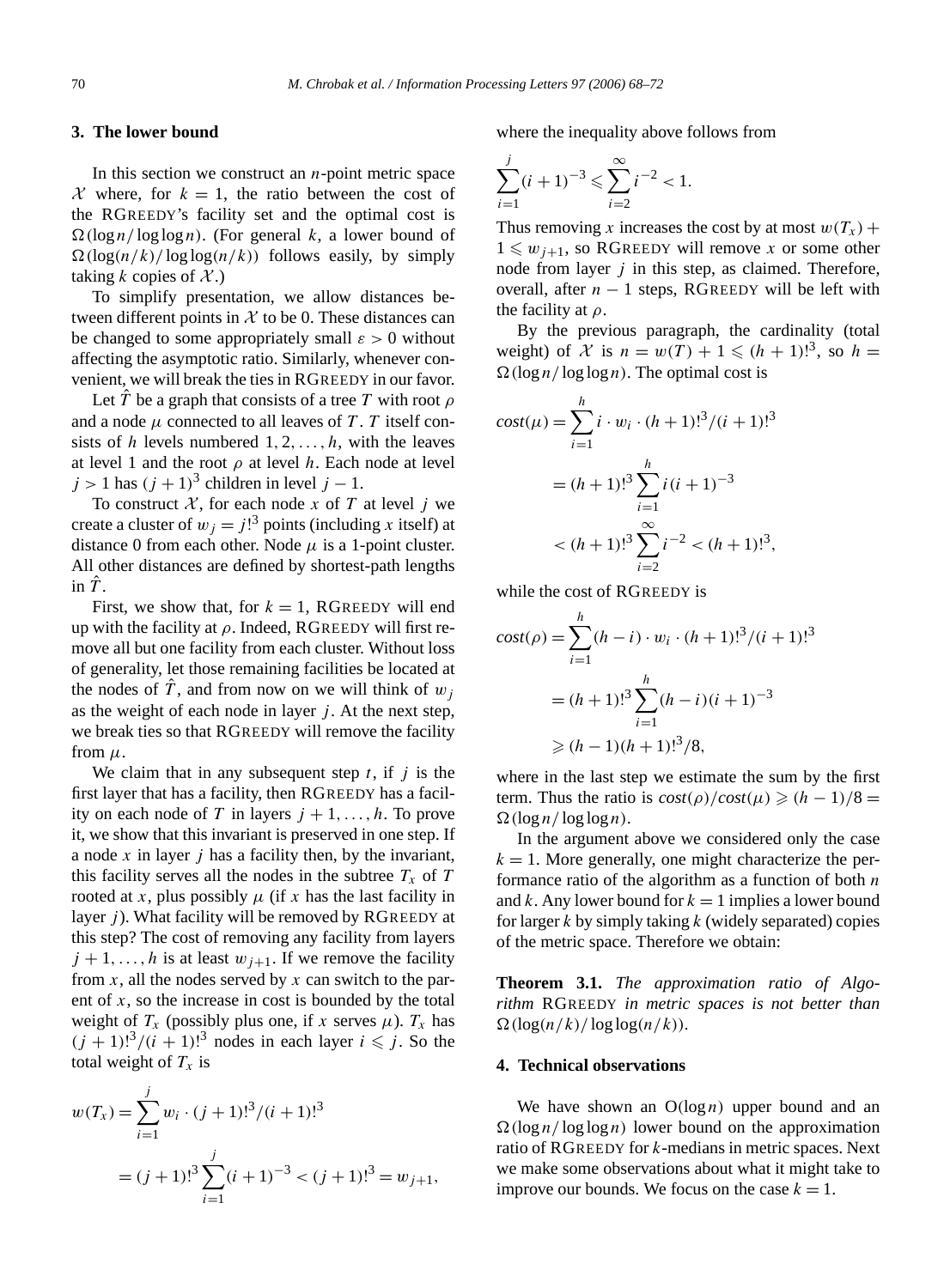**Comments on the upper bound.** In the upper bound proof in Section 2 we show that the incremental cost of RGREEDY when removing  $r_j$  from  $R_j$  to obtain  $R_{j-1}$ is at most  $2\cos(t\mu)/(j-1)$ , where  $\mu$  denotes the optimal 1-median. The proof (inequalities (1) through (5)) does not use any information about the structure of  $R_i$ : it shows that for *any* set *R* of size *j* ,

$$
\min_{r} cost(R \setminus \{r\}) - cost(R) \leqslant \frac{2cost(\mu)}{j-1}.\tag{6}
$$

Next we describe a set  $R$  of size  $j$  in a metric space for which this latter bound is tight. The metric space is defined by the following weighted graph:



The space has points  $\mu$ ,  $x_1, \ldots, x_j$ ,  $y_1, \ldots, y_j$ , where the points  $x_i$  have weights  $w$ , for some large integer  $w$ . (In other words, each *xi* represents a cluster of *w* points at distance 0 from each other.) All other points have weight 1. Point  $\mu$  is connected to each  $x_i$  by an edge of length 1. Each  $x_i$  is connected to  $y_i$  by an edge of length 1, and to each  $y_l$ , for  $l \neq i$ , by an edge of length 2. The distances are measured along the edges of this graph.

For  $k = 1$ , the optimal cost is  $cost(\mu) = j(w + 2)$ . Now consider  $R = \{y_1, \ldots, y_j\}$ . Removing any  $y_i \in R$ increases the cost by  $w \approx cost(\mu)/j$ . Thus, for this example, inequality (6) is tight, up to a constant factor of about 2.

Of course, RGREEDY would not produce the particular set *R* assumed above for  $R_i$ . Also, this example only shows a *single iteration* where the incremental cost matches the upper bound (6). Nonetheless, the example demonstrates that to improve the upper bound it is necessary to consider some information about the structure of  $R_j$  (due to the previous steps of RGREEDY).

**Comments on the lower bound.** We can show that the lower-bound constructions similar to that in Section 3 are unlikely to give any improvement, in a technical sense formalized in Lemma 4.1.

Fix a metric space  $\mathcal{X} = (X, c)$  with *n* points, where *n* is a large integer. Let  $\mu$  be the 1-median of  $\mathcal{X}$ , and assume (by scaling) that its cost is  $cost(\mu) = n/2$ . Let

*B* be the unit ball around  $\mu$ , that is, the set of points at distance at most 1 from  $\mu$ . Note that  $|B| \ge n/2$ .

For  $i \geq 0$ , define  $Z_i$  to be the points  $x \in X$  such that  $i - 1 < c_{x\mu} \leq i$ , and such that there is a time when *x* is used by RGREEDY as a facility for some point in *B*. Thus  $Z_0 = {\mu}$  and  $Z_0 \cup Z_1 = B$ . Also, for  $i \le j$ , let  $Z_{i,j} = \bigcup_{l=i}^{j} Z_l$ .

Let *h* be the maximum index for which  $Z_h \neq \emptyset$ . Define  $t_i$  to be the time step when RGREEDY is about to remove the last facility from  $Z_{0,j}$ , and for  $j \ge 7$  let  $m_j$ be the number of points served by *Zj* at time *tj*−6. (The value of 6 is not critical; any constant  $C \ge 6$  will work, with some minor modifications.)

**Lemma 4.1.** *Suppose that*  $\sum_{i=10}^{h} i m_i = O(n)$ *. Then, for*  $k = 1$ *, the approximation ratio of* RGREEDY *is*  $O(log n / log log n)$ *.* 

**Proof** (*sketch*). We will show that  $h = O(\log n)$  $log log n$ ). Since the facility computed by RGREEDY for  $k = 1$  is at distance at most h from  $\mu$ , this will imply the lemma, by the triangle inequality.

We first argue that  $Z_i = \emptyset$  cannot happen for more than four consecutive values of  $i < h$ . Indeed,  $Z_0, Z_1 \neq$  $\emptyset$ . Assume, towards a contradiction, that  $Z_i \neq \emptyset$  and that  $Z_{i+1,i+4} = \emptyset$ . Then at step  $t_i$ , RGREEDY deletes the last facility  $f \in Z_{0,i}$ , its cost to serve  $\mu$  increases by at least 4 and its cost to serve *B* increases by more than  $2|B| \ge$ *n*. Let  $j > i + 4$  be such that  $Z_i \neq \emptyset$ . By Lemma 2.1, deleting a facility  $f' \in Z_j$  at time  $t_i$  would increase the cost by at most  $2cost(\mu) \leq n$ , hence less than the cost of deleting  $f$  at time  $t_i$ —contradicting the definition of RGREEDY.

Now, consider any  $i \leq h - 9$ . It is easy to see that over all steps  $t_i, t_i + 1, \ldots, t_{i+3}$ , RGREEDY's cost to serve *B* increases by at least  $|B| \ge n/2$ , while, by the triangle inequality, all facilities that serve  $B$  at steps  $t_{i+1}, t_{i+1} + 1, \ldots, t_{i+3}$  are in  $Z_{i+1,i+5}$ . Thus, there exists a  $t \in [t_i, t_{i+3}]$  such that at step  $t$ , RGREEDY deletes a facility *f* and pays an incremental cost of at least  $(n/2)/(1 + |Z_{i+1,i+5}|).$ 

Suppose  $Z_{i+9} \neq \emptyset$ . Since  $t \leq t_{i+3}$ , the facilities in  $Z_{i+9}$  serve at most  $m_i$  clients. Therefore, at step *t*, deleting *all* facilities in  $Z_{i+9}$  and serving their clients using a remaining facility from  $Z_{i,i+3}$  would have increased the cost by  $O(im_{i+9})$ , by the triangle inequality. So there exists a facility  $f'$  in  $Z_{i+9}$  whose deletion at step *t* would have increased the cost by  $O(im_{i+9}/|Z_{i+9}|)$ . Since at time *t* RGREEDY prefers to delete  $f$  rather than  $f'$ , we have

$$
(n/2)/(1+|Z_{i+1,i+5}|) = O(im_{i+9}/|Z_{i+9}|).
$$